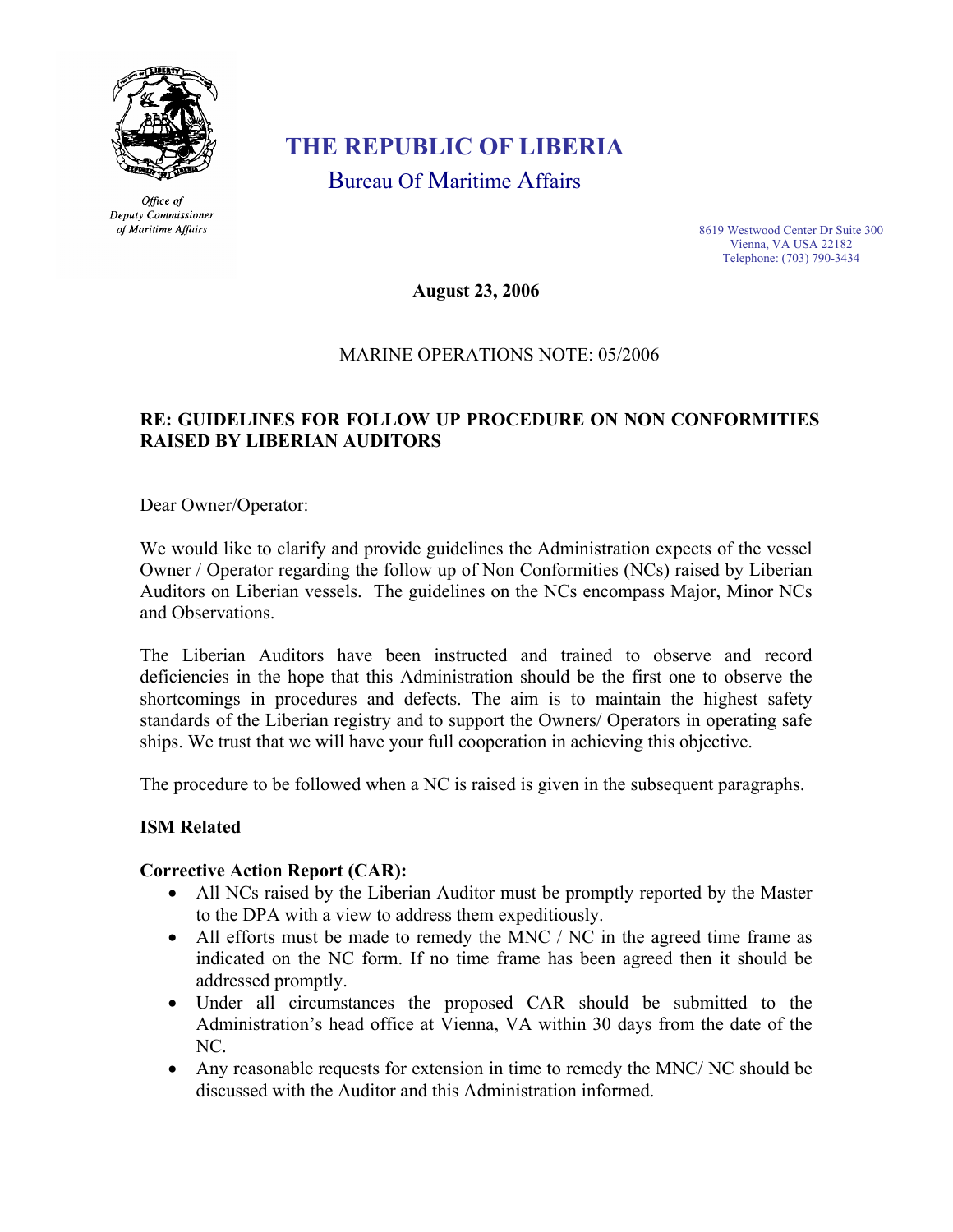- Authorization's for extension may only be granted by the Administration and decided on a case by case basis.
- The CAR should not only address the NC but provide a procedure to be implemented to prevent recurrences of the NC in the future. A root cause analysis must be carried out. Specific details in handling MNC /NC are explained below.

**Major Non-Conformity (MNC):** A MNC issued by the Liberian Auditor, should be taken as a matter of serious concern by the Master of the vessel. The Administration expects that the Master will immediately inform the Company/ DPA and take immediate measures to correct the MNC. All efforts must be made to remedy it so that the MNC is closed prior to departure from the port. Any reasonable requests for extension in time to remedy the MNC should be discussed with the Auditor and this Administration informed. Downgrading of the MNC may be granted on a case by case basis and decided only by this Administration. The DPA is expected to provide a Corrective Action Report (CAR) to this Administration immediately so that the MNC can be closed out.

**Non-Conformity (NC):** The CAR for a NC should be submitted to the Administration in the agreed time frame. However under no circumstances should the CAR or Proposed CAR be delayed beyond 30 days from the date the NC was raised.

**Observations:** The Obs. made by the auditor should be handled the same as a NC. Although this Administration does not require a CAR for Obs. (except in case of ISPS related Obs. – explained below), it is in the interest of the vessel that the input be used to put preventive measures in place to avoid the Obs. become a NC.

**CAR Acceptance Procedure:** All CARs submitted to this Administration will be reviewed, particularly with a view to analyze the root cause and to see if the DPA has addressed the NC to avoid future reoccurrence. Once the CAR is accepted by the Administration an e-mail to this effect will be made. This e-mail from the Administration should be forwarded to the Master to keep with the original NC as proof of the acceptance by the Administration.

**Close out of the NC:** All MNC / NC have to be closed out by a Liberian Auditor. This can be done during a routine visit by the Liberian Auditor for any other audit at any convenient port. The Liberian Auditor will close the NC based on the CAR acceptance email of the Administration and the physical evidence of corrective measures implemented on board. The DPA is to advise the Administration when a NC is closed out.

#### **ISPS Related**

The same guidelines as for ISM related MNC / NC / Obs. apply to ISPS MNC / NC / Obs. except the following: